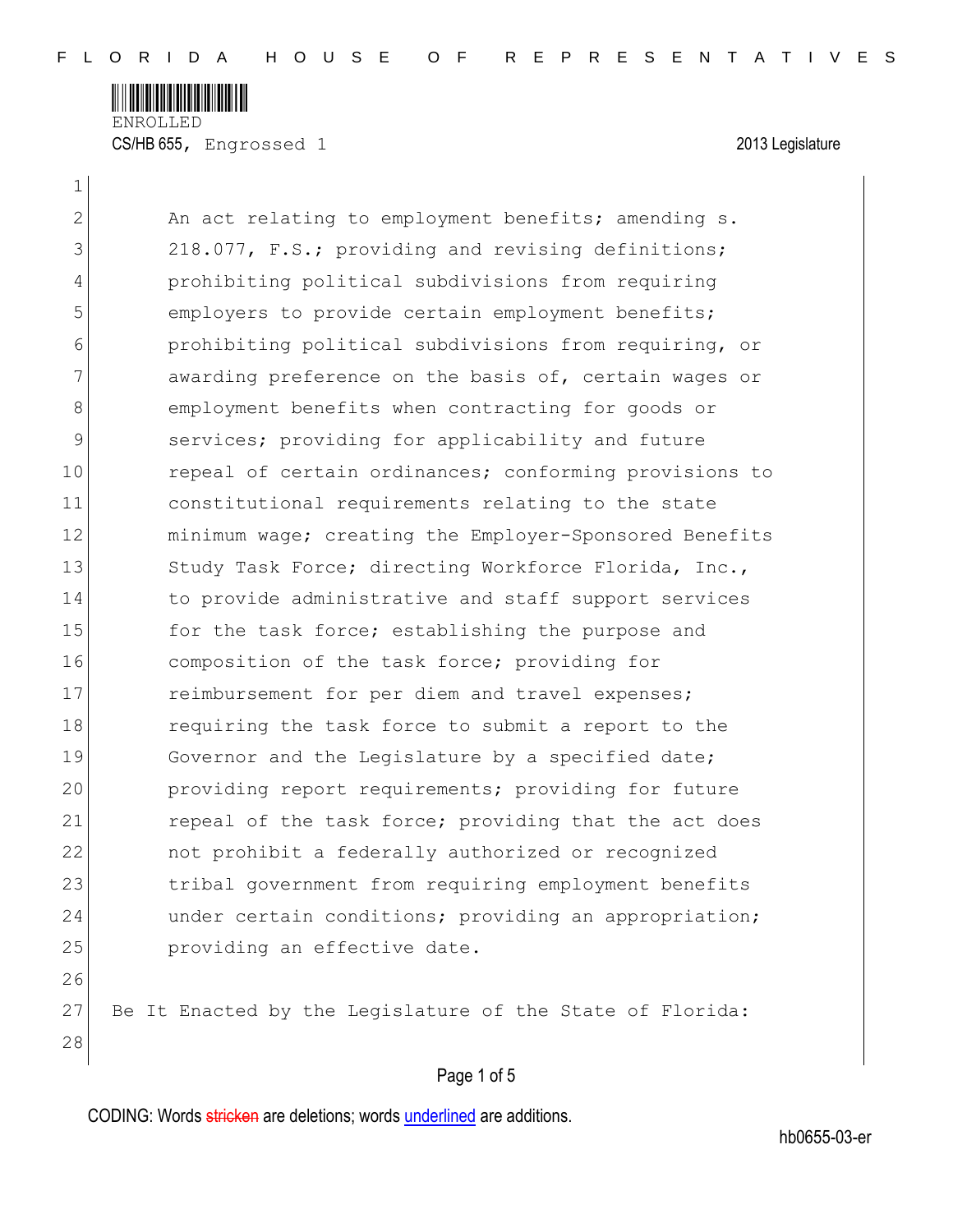

ENROLLED

CS/HB 655, Engrossed 1 2013 Legislature

29 Section 1. Section 218.077, Florida Statutes, is amended 30 to read:

31 218.077 Minimum Wage and employment benefits requirements 32 by political subdivisions; restrictions.-

33 (1) As used in this section, the term:

34 (a) "Employee" means any natural person who is entitled 35 under state or federal law to receive a state or federal minimum 36 wage.

37 (b) "Employer" means any person who is required under 38 state or federal law to pay a state or federal minimum wage to 39 the person's employees.

 (c) "Employer contracting to provide goods or services for the political subdivision" means a person contracting with the 42 political subdivision to provide goods or services to, for the 43 benefit of, or on behalf of, the political subdivision in exchange for valuable consideration, and includes a person leasing or subleasing real property owned by the political subdivision.

47 (d) "Employment benefits" means anything of value that an 48 employee may receive from an employer in addition to wages and 49 salary. The term includes, but is not limited to, health 50 benefits; disability benefits; death benefits; group accidental 51 death and dismemberment benefits; paid or unpaid days off for 52 holidays, sick leave, vacation, and personal necessity; 53 retirement benefits; and profit-sharing benefits. 54 (e) <del>(d)</del> "Federal minimum waqe" means a minimum waqe

55 required under federal law, including the federal Fair Labor 56 Standards Act of 1938, as amended, 29 U.S.C. ss. 201 et seq.

## Page 2 of 5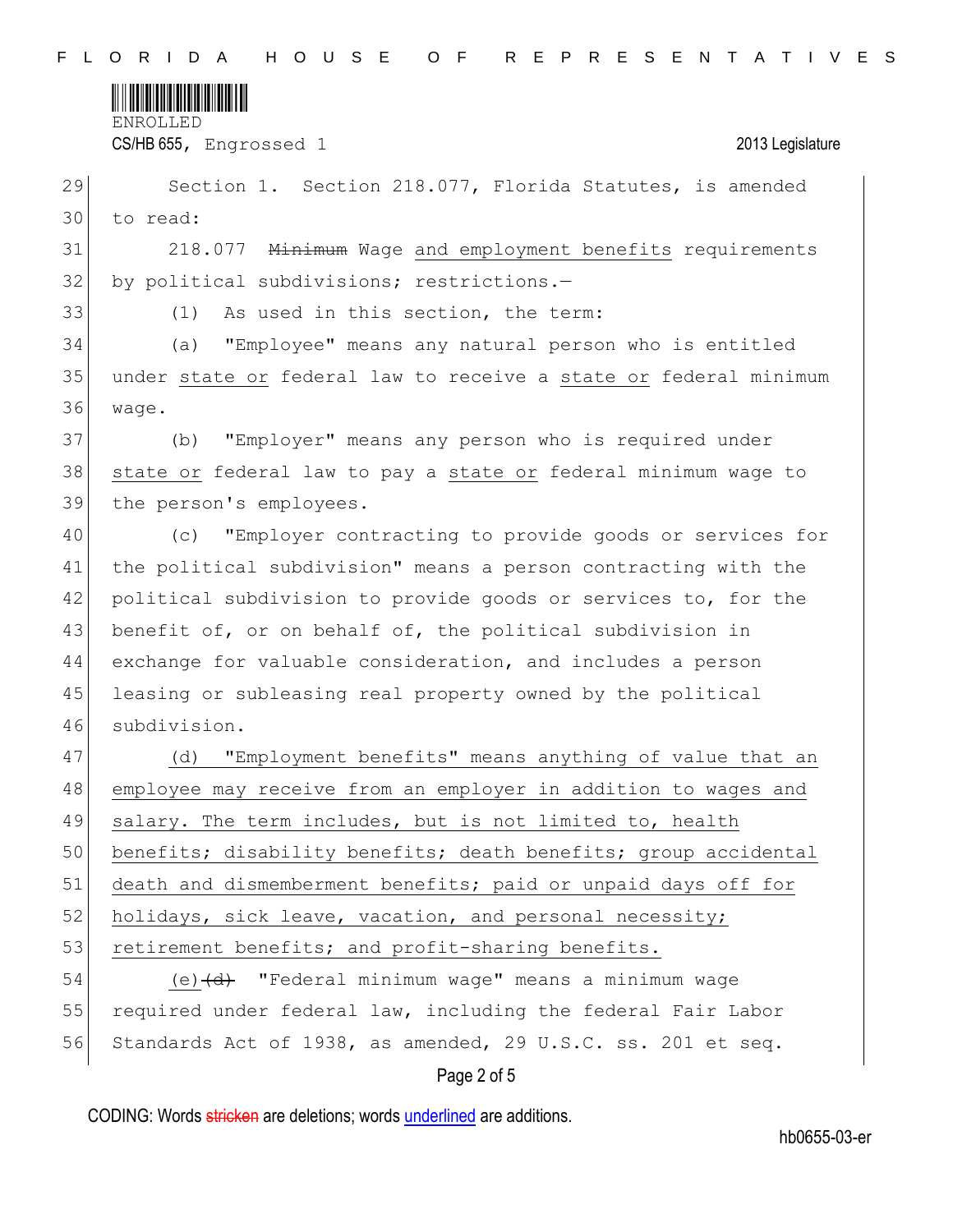

ENROLLED

CS/HB 655, Engrossed 1 2013 Legislature

| 57 | $(f)$ (e) "Political subdivision" means a county,                   |
|----|---------------------------------------------------------------------|
| 58 | municipality, department, commission, district, board, or other     |
| 59 | public body, whether corporate or otherwise, created by or under    |
| 60 | state law.                                                          |
| 61 | (g) $\overline{f}$ "Wage" means that compensation for employment to |
| 62 | which any state or federal minimum wage applies.                    |
| 63 | Except as otherwise provided in subsection $(3)$ , a<br>(2)         |
| 64 | political subdivision may not establish, mandate, or otherwise      |
| 65 | require an employer to pay a minimum wage, other than a state or    |
| 66 | federal minimum wage, or to apply a state or federal minimum        |
| 67 | wage to wages exempt from a state or federal minimum wage, or to    |
| 68 | provide employment benefits not otherwise required by state or      |
| 69 | federal law.                                                        |
| 70 | This section does not:<br>(3)                                       |
| 71 | Limit the authority of a political subdivision to<br>(a)            |
| 72 | establish a minimum wage other than a state or federal minimum      |
| 73 | wage or to provide employment benefits not otherwise required       |
| 74 | under state or federal law:                                         |
| 75 | 1. (a) For the employees of the political subdivision;              |
| 76 | 2. (b) For the employees of an employer contracting to              |
| 77 | provide goods or services for the political subdivision, or for     |
| 78 | the employees of a subcontractor of such an employer, under the     |
| 79 | terms of a contract with the political subdivision; or              |
| 80 | 3. (e) For the employees of an employer receiving a direct          |
| 81 | tax abatement or subsidy from the political subdivision, as a       |
| 82 | condition of the direct tax abatement or subsidy.                   |
| 83 | Apply to a domestic violence or sexual abuse<br>(b)                 |
| 84 | ordinance, order, rule, or policy adopted by a political            |
|    | Page 3 of 5                                                         |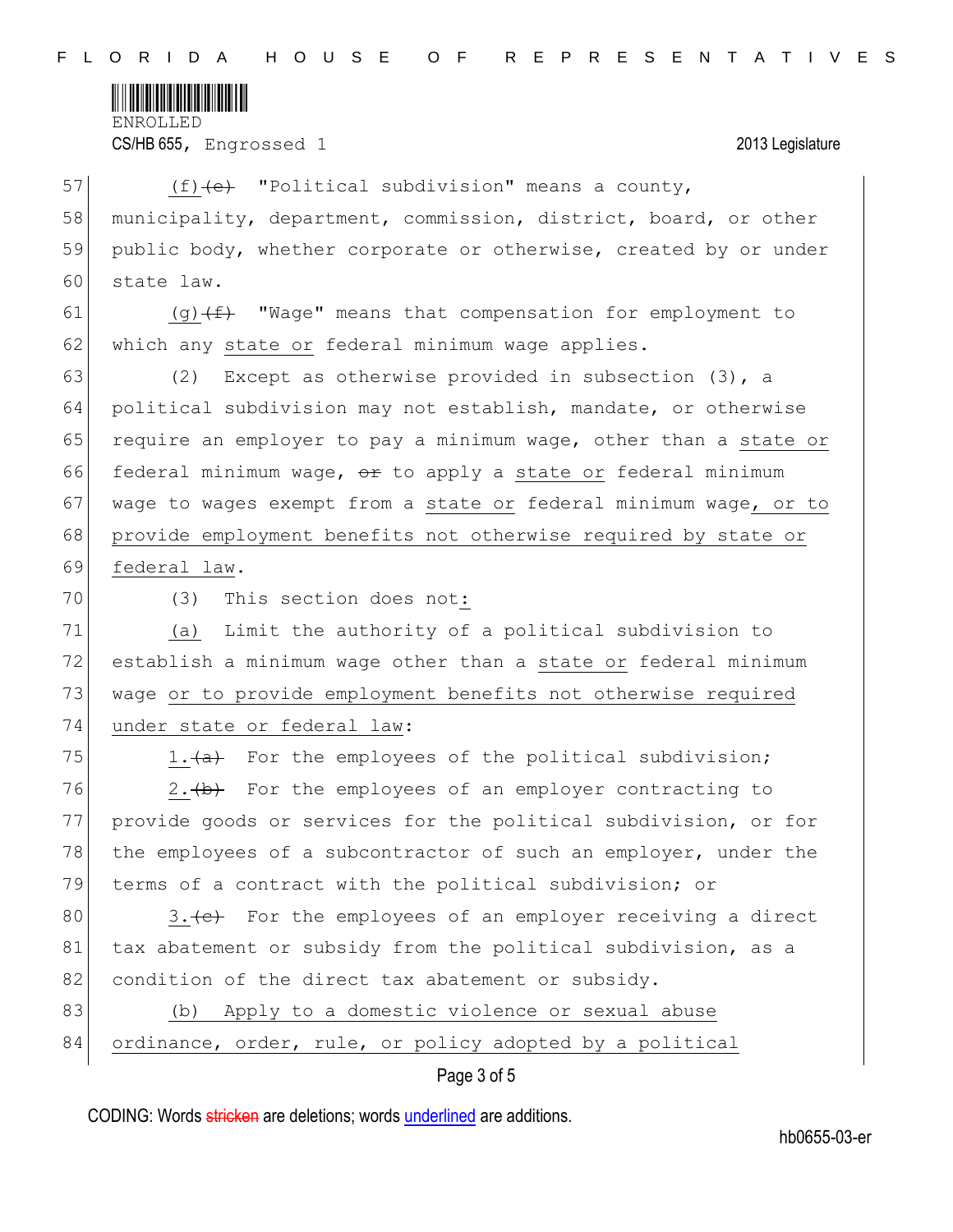

CS/HB 655, Engrossed 1 2013 Legislature

## 85 subdivision.

86 (4) If it is determined by the officer or agency 87 responsible for distributing federal funds to a political 88 subdivision that compliance with this act would prevent receipt 89 of those federal funds, or would otherwise be inconsistent with 90 federal requirements pertaining to such funds, then this act 91 does shall not apply, but only to the extent necessary to allow 92 receipt of the federal funds or to eliminate the inconsistency 93 with such federal requirements.

94 (5)(a) There is created the Employer-Sponsored Benefits 95 Study Task Force. Workforce Florida, Inc., shall provide 96 administrative and staff support services relating to the 97 functions of the task force. The task force shall organize by 98 September 1, 2013. The task force shall be composed of 11 99 members. The President of Workforce Florida, Inc., shall serve 100 as a member and chair of the task force. The Speaker of the 101 House of Representatives shall appoint one member who is an 102 economist with a background in business economics. The President 103 of the Senate shall appoint one member who is a physician 104 licensed under chapter 458 or chapter 459 with at least 5 years 105 of experience in the active practice of medicine. In addition, 106 the President of the Senate and the Speaker of the House of 107 Representatives shall each appoint four additional members to 108 the task force. The four appointments from the President of the 109 Senate and the four appointments from the Speaker of the House 110 of Representatives must each include: 111 1. A member of the Legislature. 112 2. An owner of a business in this state which employs